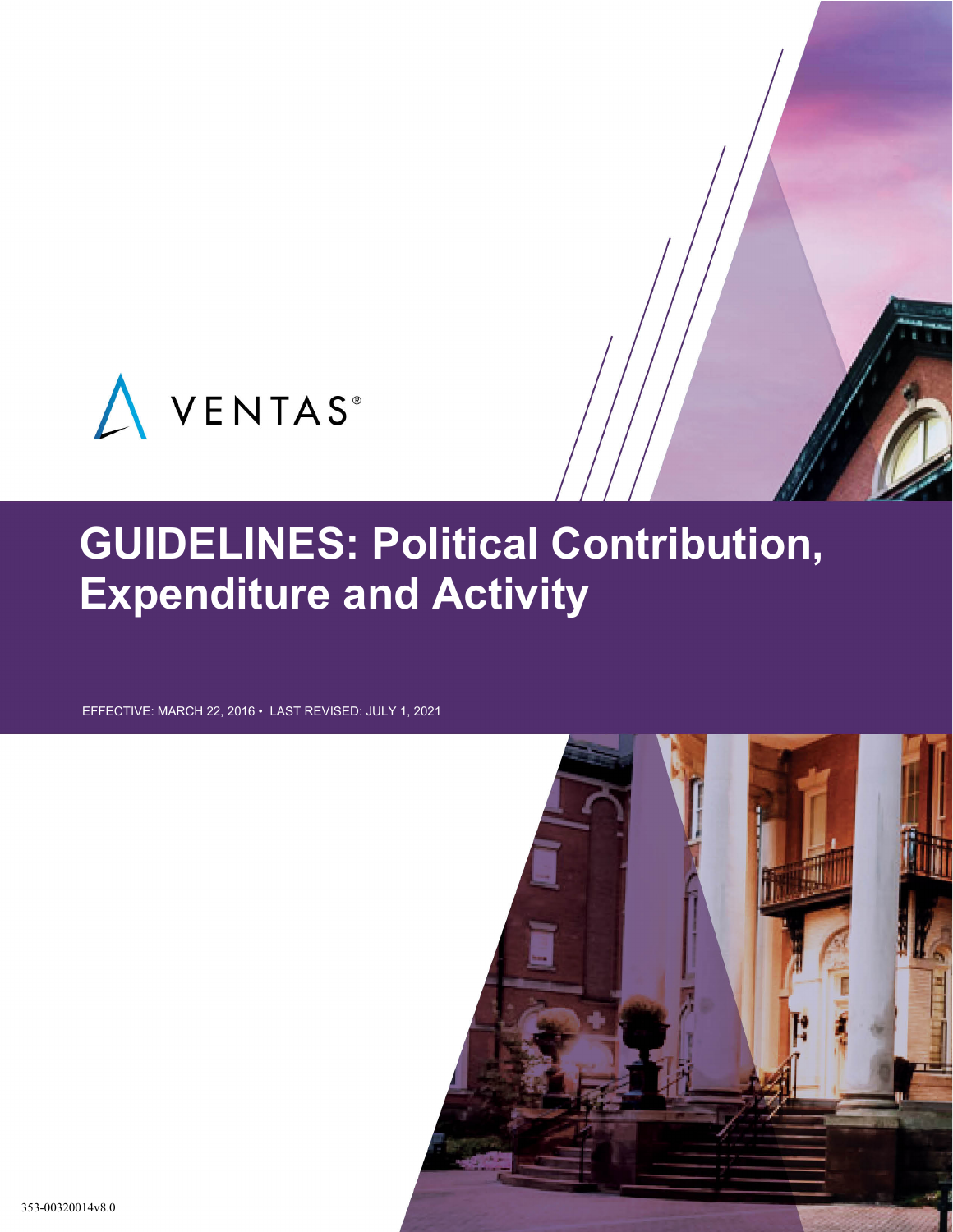

Ventas, Inc. (together with its controlled subsidiaries, "Ventas" or the "Company") is committed to ethical business conduct and expects its directors, officers, employees, and agents to act with integrity and to conduct themselves and the Company's business in a way that protects its reputation for fairness and honesty in all matters. Consistent with these principles, the Company has established these Political Contribution, Expenditure and Activity Guidelines (these "Guidelines") to memorialize its policies and practices with respect to political contributions and activities by the Company and its personnel and other public policy matters.

# **POLITICAL ACTIVITIES BY THE COMPANY; APPROVALS**

Ventas's political participation is limited by election, campaign finance and other applicable law, and the Company has not and will not make contributions to political candidates, parties, campaigns, committees, political action committees or other organizations or causes except as permitted by such law. Accordingly, without the prior approval of the Ethics and Compliance Officer, no director, officer or employee shall make, authorize or permit any contributions, expenditures or use of Company funds or resources for political purposes, and directors, officers and employees shall otherwise fully comply with applicable state and federal political contributions laws. Contributions to an industry trade group, regardless of whether such industry trade group conducts lobbying activities, shall not require the approval of the Ethics and Compliance Officer unless such contribution is specifically designated to be used for political purposes. Company funds and resources include financial and non-financial donations, such as using work time and telephones to solicit for a political cause or candidate or lending Ventas property for use in a political campaign.

# **PROMOTION OF COMPANY INTERESTS**

These Guidelines do not prohibit the Company from advocating a position, expressing a view or taking other appropriate action with respect to any legislative or political matters affecting the Company or its interests. At times, Ventas may ask employees to make personal contact with government officials or to write letters to present the Company's position on specific issues, transactions or other matters. Officers, employees and company representatives making these communications on behalf of Ventas should familiarize themselves and comply with any applicable regulatory constraints. If you have questions regarding any of these regulations, you should contact the Ethics and Compliance Officer.

# **POLITICAL ACTIVITIES BY COMPANY PERSONNEL**

It is important to separate personal and corporate political activities in order to comply with applicable rules and regulations relating to lobbying or attempting to influence government officials. Ventas believes that its directors, officers, and employees have rights and responsibilities to participate in political activities as citizens of this country. These rights and responsibilities include, but are not limited to, voting in elections, keeping informed on political matters, serving on civic bodies and—subject to limitations described in these Guidelines —contributing financially to, and participating in the campaigns of, the political candidates of their choice. Accordingly, if you are a Company director, officer or employee, you may (again, subject to limitations described elsewhere in these Guidelines) engage in political activities, make political contributions, express political views or take other appropriate action on any political or legislative matter, so long as you are acting in your individual capacity, on your own time and at your own expense (these are referred to as "Individual Actions/Contributions"). In doing so, it is important that you not give the impression that you are speaking on behalf of or representing Ventas in these activities and follow any restrictions described in these Guidelines.

**Important Note:** Political contributions, expenditures and activities of Ventas Investment Management ("VIM") associates are subject to additional restrictions, certifications and training requirements described in the VIM Political Activities Policy. VIM associates should carefully review the VIM Political Activities Policy and follow its requirements.

#### **COMPLIANCE WITH GOVERNMENTAL AUTHORITY**

Employees, officers, and directors must comply with the applicable laws, regulations, decrees and orders of every governmental agency, regulatory authority and judicial body having jurisdiction over them and/or the Company. The Company's policy is to cooperate with governmental agencies in the proper performance of their duties to the fullest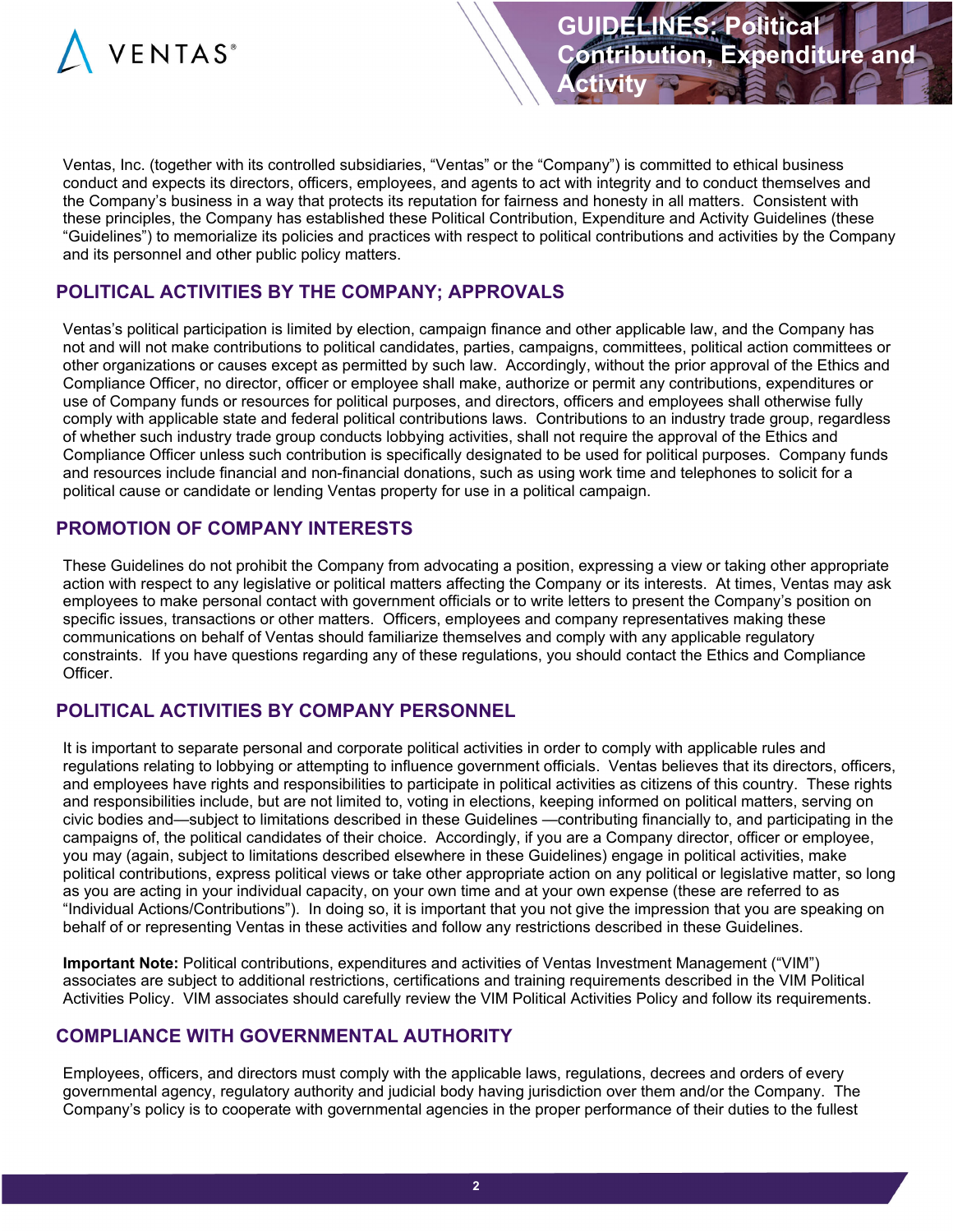

extent possible. If you receive notice of any governmental inquiry or a request for information or an interview from a government representative in connection with any matter that is the subject of these Guidelines, contact an attorney in the Ventas Legal Department immediately so that the Company can timely and appropriately respond. It is preferred, but not required, that you contact an attorney in the Ventas Legal Department before you speak to a government representative so the Company has an opportunity to protect privileged and confidential business information. Any political activity of VIM associates is subject to the review and approval procedures in the VIM Political Activities Policy.

**Activity**

## **RELATIONSHIPS WITH GOVERNMENT OFFICIALS**

Ventas must not maintain any relationship or take any action with respect to government officials that could impugn its integrity and reputation. The Company's *Global Anti-Corruption Policy* sets forth detailed guidelines for providing anything of value to government officials outside of the U.S. As described in that policy, it is against the law to offer, authorize the payment of, or promise to pay money or anything of value, either directly or indirectly through a third party, to government officials for the purpose of influencing their acts or decisions in their official capacity or securing any improper advantage for the purpose of assisting Ventas in obtaining or retaining business.

If you are a Ventas employee, you must understand and comply with the *Global Anti-Corruption Policy*, and seek guidance from the Ventas Legal Department if you have any questions about interactions with government officials on the Company's behalf.

#### **OVERSIGHT**

The Nominating and Corporate Governance Committee of the Company's Board of Directors, which consists solely of outside, independent directors, shall be responsible for the following, all with a view toward ensuring consistency with these Guidelines and the Company's business objectives and public policy priorities:

- Overseeing and reviewing the Company's political activity, contributions and expenditures;
- Overseeing and reviewing the Company's payments to trade associations designated for political purposes;
- Overseeing the approvals granted by the Ethics and Compliance Officer under these Guidelines; and
- Reviewing these Guidelines as in effect from time to time and its efficacy in promoting its objectives.

#### **DIRECT FEDERAL POLITICAL CONTRIBUTIONS**

Direct corporate contributions to federal candidates, federal campaign committees, national political party committees, and all other federal political committees (except for independent expenditure-only committees) are prohibited by federal law. Accordingly, the Company shall not make such contributions.

#### **STATE AND LOCAL POLITICAL CONTRIBUTIONS; FEDERAL INDEPENDENT EXPENDITURE-ONLY COMMITTEES**

As of the date of these Guidelines, Ventas generally does not intend to make independent expenditures on behalf of political candidates for state and local elections, for ballot initiatives or to federal independent expenditure-only committees. However, where permitted by law, and with the required internal approvals specified above, the Company may participate in the political process at the state and local level by contributing to political candidates, political parties, political committees and ballot initiatives or at the federal level by contributing to independent expenditure-only committees.

Information regarding such contributions will be posted to Ventas's website and updated at least twice annually (see "Website Disclosure," below); in the case of state and local elections, this information is publicly reported on state and local election agency websites as well.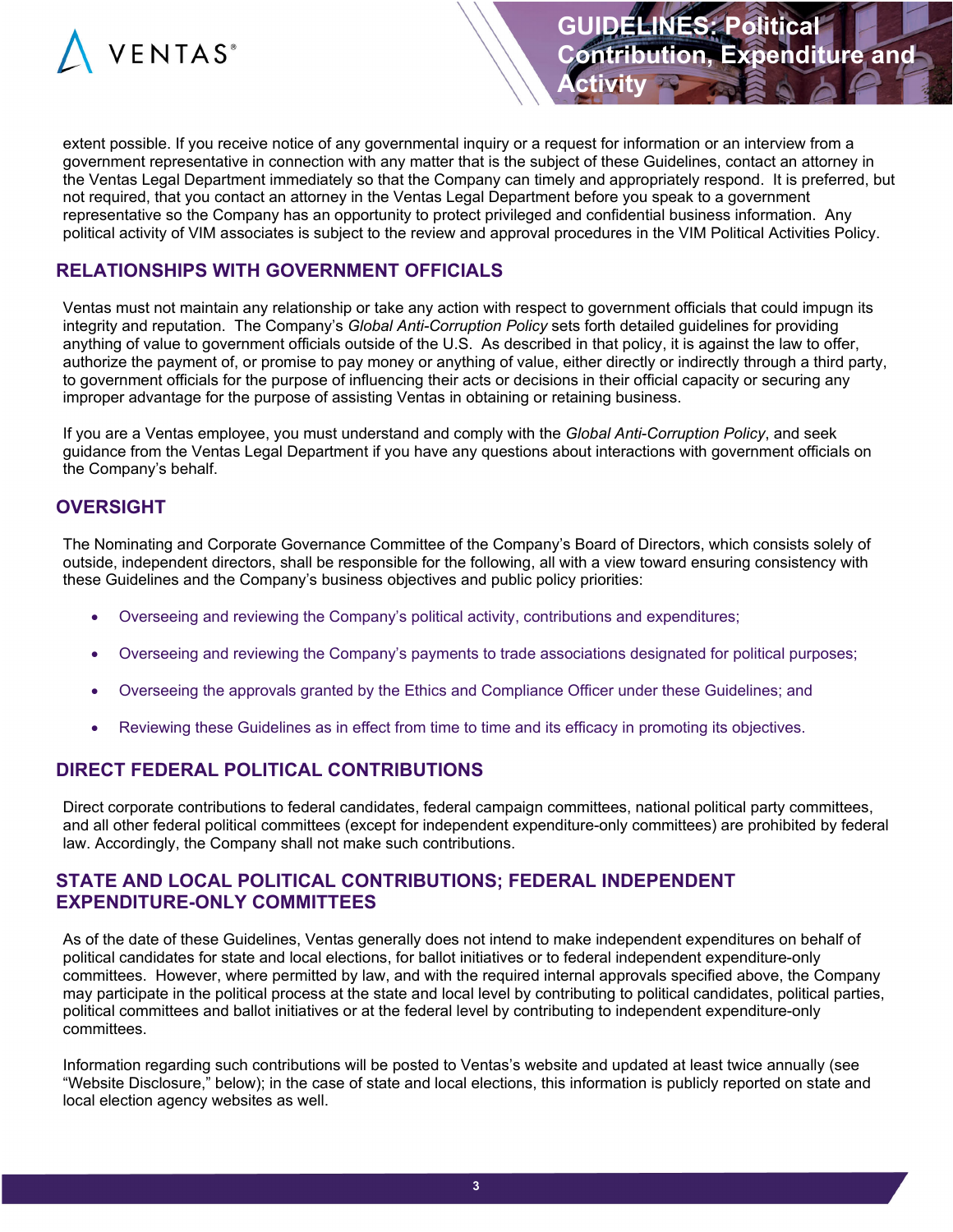

## **PUBLIC ADVOCACY AND LOBBYING**

Company directors, officers and employees and third-party representatives may advocate for the Company's business interests and public policy positions at various levels of government. The Company shall comply with all federal, state and local laws that require disclosure of lobbying activities, including the federal Lobbying Disclosure Act and the Honest Leadership and Open Government Act.

Information regarding the Company's federal lobbying activities is publicly reported and available on the websites of the U.S. Senate and U.S. House of Representatives.

Information regarding the Company's lobbying activities in states and localities, if any, is reported publicly through the relevant state and local lobbying compliance agencies, where required by law.

**Important Note:** Company directors, officers and employees and third-party representatives must not communicate with any federal, state or local officials about VIM business activities except as approved by the Ventas Legal Department. VIM associates are subject to additional restrictions, certifications and training requirements in the VIM Political Activities Policy. VIM associates should carefully review the VIM Political Activities Policy and follows its requirements.

#### **WEBSITE DISCLOSURE**

Ventas believes that transparency and integrity are critical for good corporate governance and our American system of democratic elections. As of the date of these Guidelines, Ventas has not made and generally does not intend to make independent expenditures on behalf of political candidates or to independent expenditure-only committees. However, because the approval processes dictated by these Guidelines may be used and the possibility of such contributions exists, the Company has determined that it will disclose any political activities as described below. No Individual Actions/Contributions are subject to disclosure.

- The Company shall post to its website and update at least twice annually all monetary and non- monetary corporate contributions, if any, to political candidates, political parties, so-called "super PACs" and other political organizations established under Section 527 of the Internal Revenue Code, as amended (the "Code"), including recipient names and amounts given. These disclosures shall include political expenditures made in direct support of or opposition to a political campaign.
- The Company shall post to its website and update at least twice annually all payments to U.S.-based trade associations receiving more than \$1,000 in any fiscal year from the Company that were designated by the Company or by the recipient to be for political purposes. The Company shall disclose whether the Company is a member of the organization.
- The Company shall post to its website and update at least twice annually payments of \$1,000 or more, if any, that it makes to Code Section 501(c)(4) social welfare organizations that were designated by the Company or by the recipient to be for political purposes.
- The Company shall post to its website and update at least twice annually Company contributions, if any, made to influence the outcome of ballot measures, including recipient names and amounts given.
- Commencing January 1, 2017, the Company's disclosures, as described above, for the most recently concluded fiscal year shall be set forth in a report posted on its website, which report can be found at:
	- o http://ventasreit.com/investor-relations/corporate-governance
- The Company shall maintain on its website an archive of its prior fiscal year reports on political contributions and expenditures, which archive can be found at: